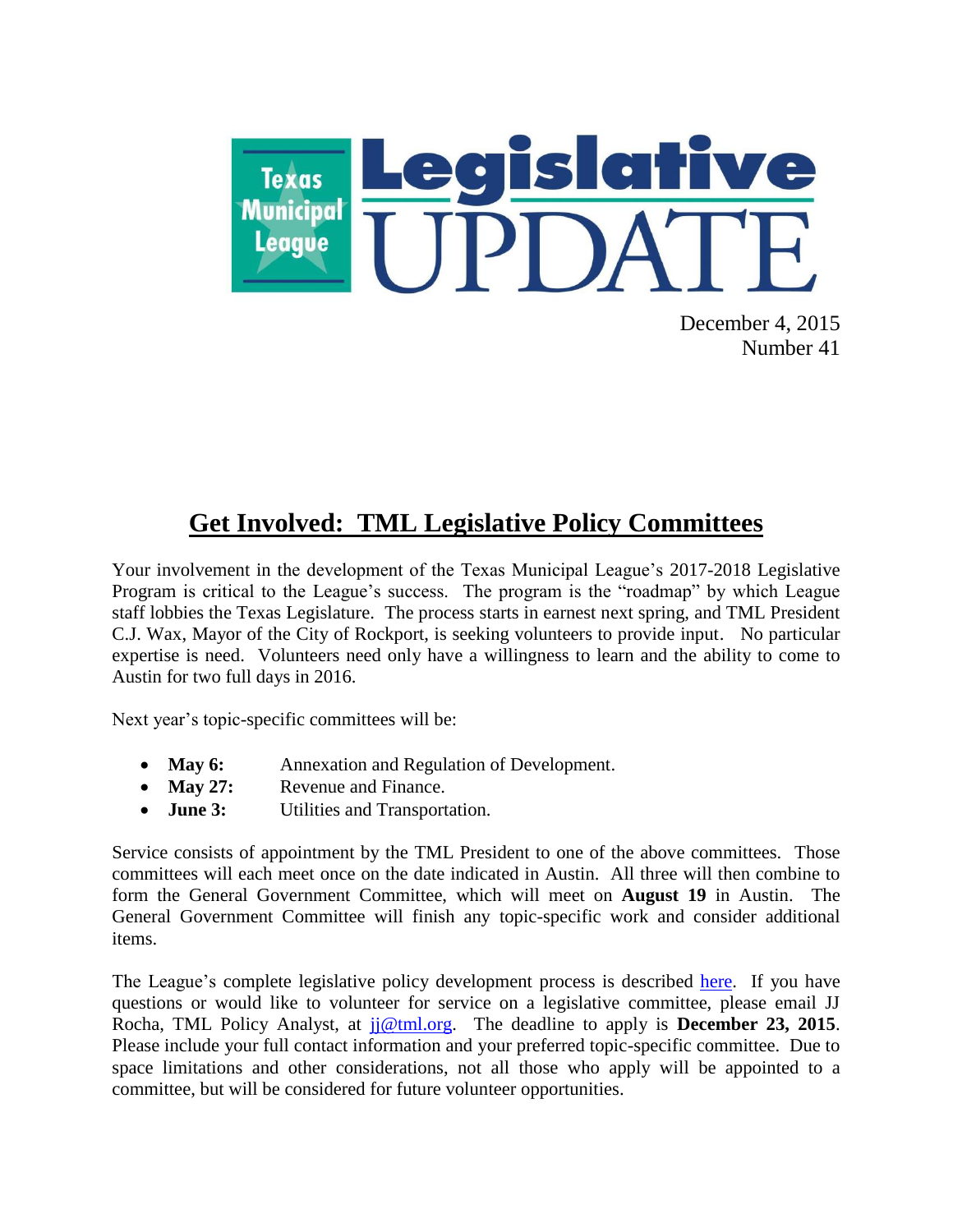## **Interim Hearings Begin: Cities on the Agenda**

Interim hearings have begun, and cities are once again front-and-center. The Senate Committee on Intergovernmental Relations held its first interim hearing on December 2. The hearing was chock full of city-related discussion on the following charges:

 *Examine the processes used by home rule municipalities to adopt ordinances, rules, and*  regulations, including those initiated by petition and voter referendum. Determine if *additional statutory safeguards are necessary to ensure that ballot language accurately describes proposed initiatives. Identify ways to improve transparency and make recommendations, if needed, to ensure that local propositions and the means by which they are put forth to voters, conform with existing state law.*

The League was invited to testify, and provided an overview of general ordinance adoption authority for home rule cities. The discussion turned to the impact of two recent Texas Supreme Court decisions on ballot language used by home rule cities in charter amendment, initiative, and referendum elections. The League testified to the fact that the Texas Supreme Court has provided adequate guidance for the level of detail needed in a ballot proposition that is presented to city voters, and that further clarification in state statute is unnecessary.

 *Examine ways to improve government accountability in elections regarding the issuance of public debt. Include a review of the information that is currently provided to individuals in the voting booth and provide statutory recommendations, if necessary, to improve transparency.* 

League testimony highlighted recent legislation that requires cities and other local governments to put together an annual report on debt information and make the report available to the public, as well legislation requiring various types of debt information to be included in the election order that is then posted on the city's website and at every polling place used in a bond election. The League will continue to oppose, as it did at this interim hearing, attempts to add limited and potentially misleading debt information to the ballot proposition itself, which has the effect of swaying voters towards rejecting debt issuances simply because they are not presented with a complete picture of a city's finances.

The next day, the Senate Veterans Affairs and Military Installations' Subcommittee on Border Security met to consider the following charge:

 *Study the various sanctuary city policies statewide, the number and types of crimes committed by previously arrested illegal immigrants within the jurisdiction of a "sanctuary policy," and possible solutions to discourage governmental entities from putting in place policies that conflict with immigration laws. Make recommendations to improve community safety.*

The charge refers to cities, but no city officials were invited to testify at the hearing. Witnesses consisted of the director of the Texas Department of Public Safety, a deputy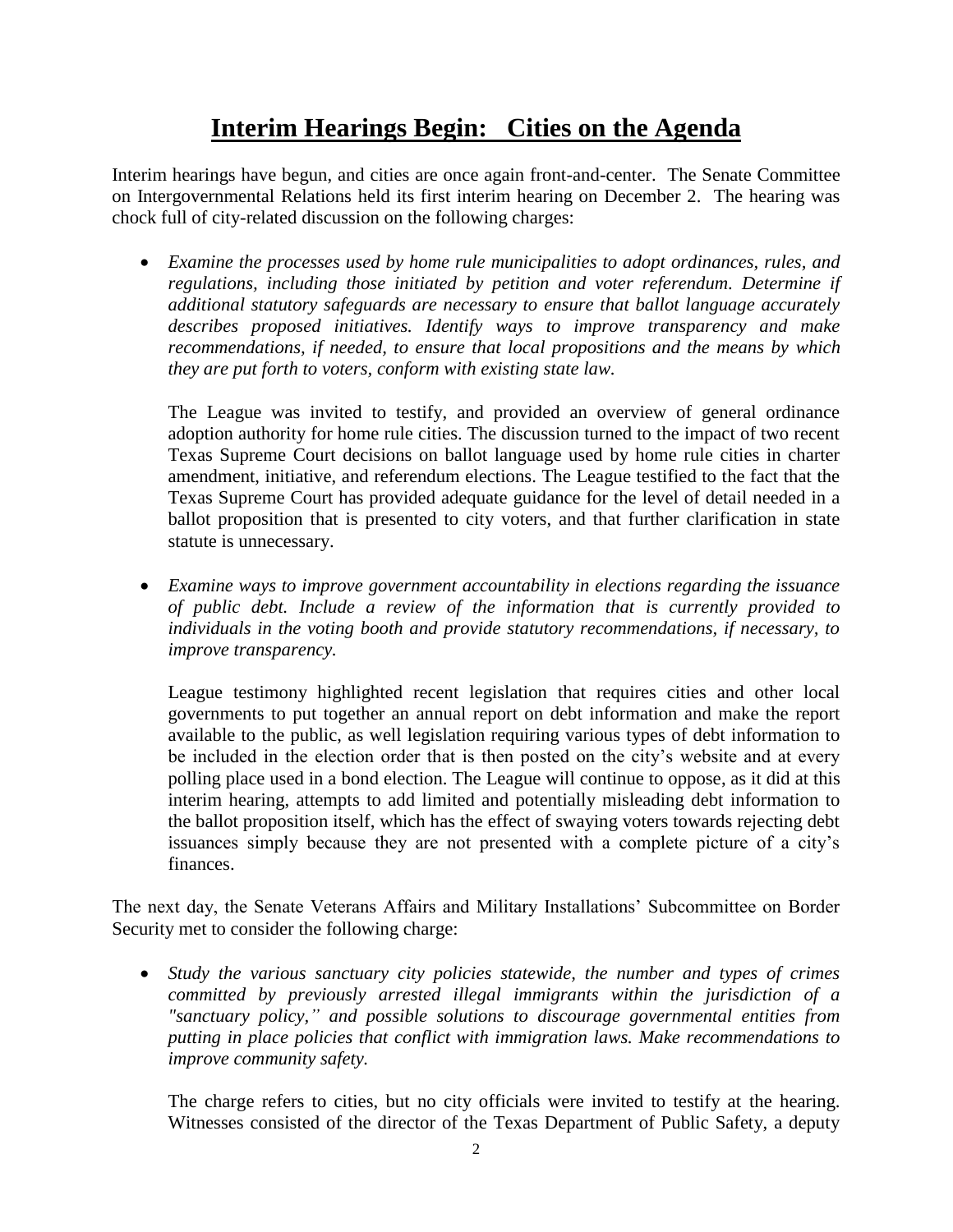Texas attorney general, and the Jackson County sheriff (who is also the president of the Sheriffs' Association of Texas). The hearing focused on the technical minutiae of the federal [Priority Enforcement Program,](https://www.ice.gov/pep) which replaced the Secure Communities Program.

One of the witnesses promised to define a "sanctuary city." After detailed testimony, however, no useful definition emerged. The committee chair also tried to pin down the definition, with little success. Some discussion of "pre-arrest treatment" versus "backend cooperation with the federal government" took place, but it didn't appear to firm up the definition at all. One committee member then stated that "we have certain locales that have said on the front end, we believe it is better policy not to enforce…we will not ask, and you [the officer] will not ask..." The League hasn't been able to find a *city* with such a policy. Moreover, the witness from the attorney general seemed to advise that imposing a state mandate on a law enforcement officer to act in a certain way in any particular situation would be unconstitutional as a violation of the separation of powers doctrine.

The chair then asked whether there is delineation between sanctuary cities and sanctuary counties. The deputy attorney general concluded that the term "city" is a misnomer. It should be "sanctuary local government." Another Senator asked if there is a legal definition of "sanctuary city" in state law. Of course, the answer was no.

By the end of the hearing – with no definition for or identification of any sanctuary city forthcoming – one senator suggested that maybe the real sanctuary cities were the ones that testified against his sanctuary city bill last session. He went on to suggest that the state might act to cut off grants to any such city that testified against his bill in 2015. According to legislative records, only one city actually did so.

In any case, the League's position on immigration remains the same: City officials support local control. Elected city officials are accountable to their voters for law enforcement policies that keep their communities safe. Decisions about police department priorities should be made at city hall and reflect the desires of local voters.

These hearings represent only the tip of the iceberg this legislative interim. The Speaker and Lieutenant Governor have issued an almost unprecedented number of city-related charges, which means that the coming months will be busy with interim hearings. Stay tuned to the *Legislative Update* for complete recaps of each city-related hearing.

## **Federal Transportation Funding Bill**

*(Editor's note: The following article was reprinted directly from the National League of Cities. For more information about this bill, contact Matthew Colvin at* [colvin@nlc.org](mailto:colvin@nlc.org) *or 202- 626-3176.)*

With remarkable bipartisan support, the House and Senate passed a multi-year transportation bill yesterday that is headed to the President's desk for signature.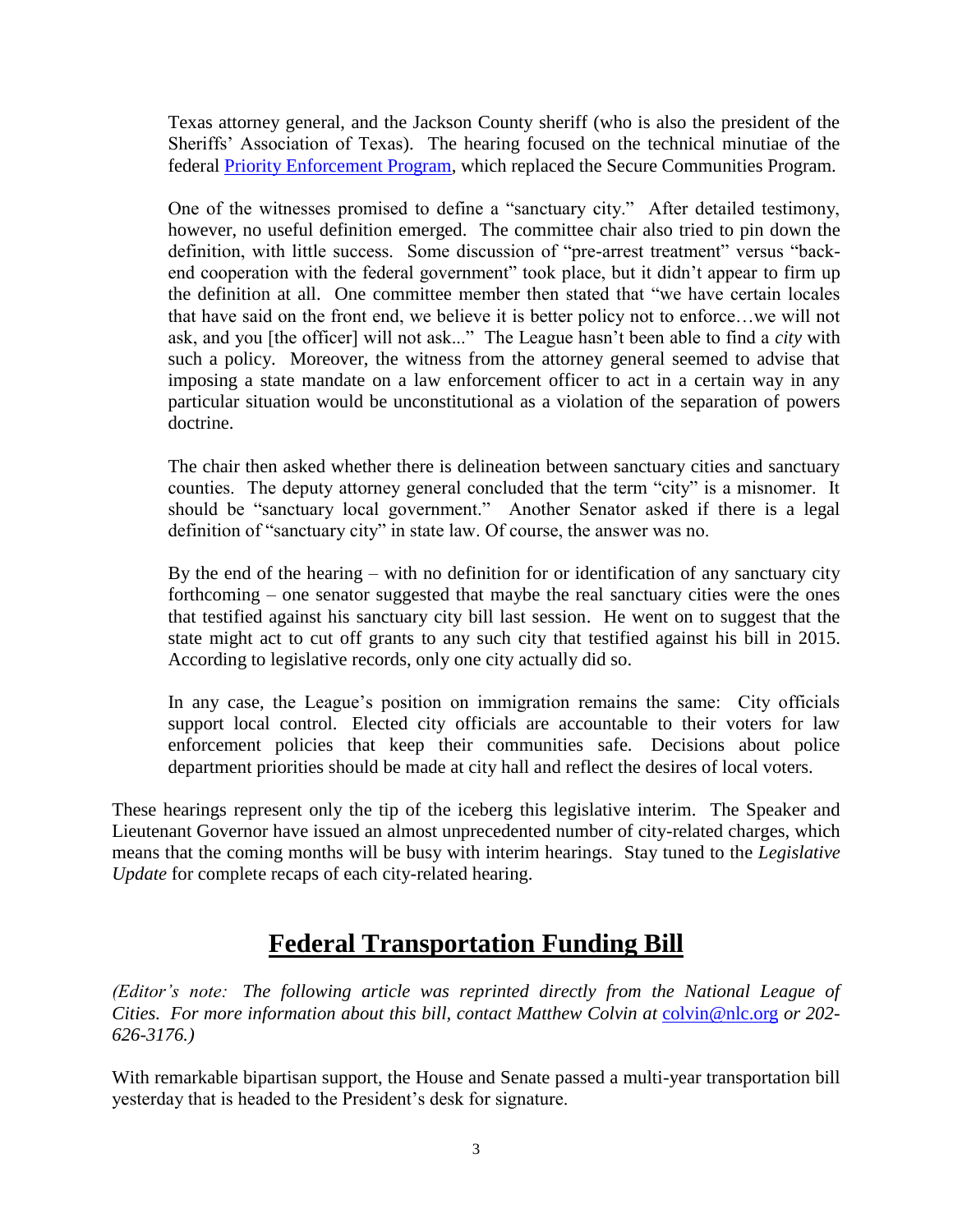The last time Congress passed a bill that gave five or more years of certainty to our nation's local leaders was 1998's *Transportation Equity Act for the 21<sup>st</sup> Century* (TEA-21), which makes the speedy passage of the FAST Act in both the House and Senate last night something of a small December miracle. This monumental effort would not have been possible without the lobbying efforts by city officials.

Thanks is also due to the strong leadership of Chairman Inhofe and Ranking Member Boxer on the Senate Environment and Public Works Committee as well as Chairman Shuster and Ranking Member DeFazio on the House Transportation and Infrastructure Committee, their conferees, and leaders on several other committees with jurisdiction over our nation's surface transportation programs.

Passage of the FAST Act is truly great news for cities, which count on vital sources of federal funds like the Surface Transportation Program and the Transportation Alternatives Program to ensure the economic and physical wellbeing of America's cities, towns, and villages. What's more, it increases funding for locally owned infrastructure, and provides greater access to popular programs for smaller cities.

In the coming days and weeks, NLC will be hosting webinars for city officials to inform them on key provisions in the legislation and to answer questions they might have.

For now, here's a link to a comprehensive summary of the bill: [FAST Act Summary](http://transportation.house.gov/uploadedfiles/highway_bill_conference.pdf).

## **Update: General Law Cites and Sex Offenders**

Many cities have enacted ordinances governing where registered sex offenders can live. In 2007, the Texas attorney general's office issued opinion [No. GA-0526.](https://www.texasattorneygeneral.gov/opinions/opinions/50abbott/op/2007/htm/ga-0526.htm) The opinion analyzed whether state laws relating to sex offenders preempted a city from enacting such an ordinance. The opinion concluded that they do not. However, the attorney general also opined that:

[W]e note that you do not specify whether your question concerns general-law or homerule municipalities. *See id.* at 1-2. A general-law municipality is a political subdivision "created by the State and, as such, possess[es] those powers and privileges that the State expressly confers upon [it]…"

We have found no law authorizing a general-law municipality to adopt this type of residence restriction. Thus, unless the Legislature expressly authorizes it, a general-law municipality may not adopt an ordinance restricting where a registered sex offender may live.

Based on the above, and as reported in a previous edition of the *Legislative Update*, a group called Texas Voices for Reason and Justice (TVRJ) has sent a letter to each of the 46 known general law cities that have adopted a sex offender residency restriction ordinance (referred to by TVRJ as a "SORRO"). The letter demands that each city repeal its SORRO by December 19, 2015, and claims that TVRJ will file suit against any city that refuses to do so.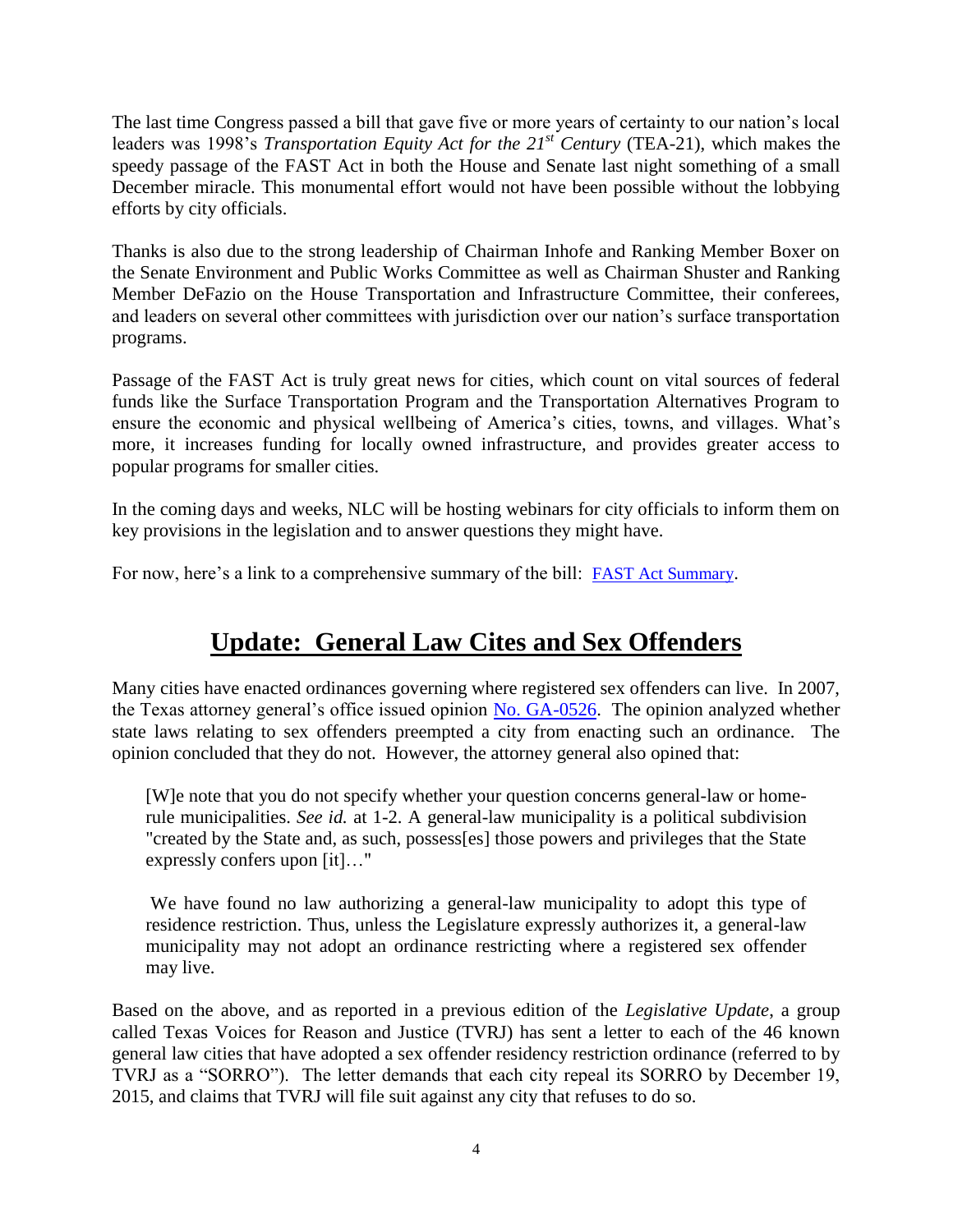Many attorneys believe that the attorney general opinion is incomplete in its analysis, and that a general law city's authority to regulate for the safety and welfare of its residents authorizes a SORRO. Others are more conservative.

In any case, each city that received the TVRJ letter should consult with its city attorney about what it plans to do should the threatened lawsuit be filed. Any city that is actually sued should inform its liability carrier and notify Heather Mahurin, TML legal counsel, at [heather@tml.org.](mailto:heather@tml.org) Questions should also be directed to Ms. Mahurin.

#### **Texas Ethics Commission Adopts Vendor Disclosure Rules**

At its November 30 meeting, the Texas Ethics Commission adopted rules to implement an important ethics bill, ignoring several suggested improvements submitted by the League. As [previous editions](http://www.tml.org/legis_updates/league-files-comments-on-texas-ethics-commission-vendor-disclosure-rules) of the *Legislative Update* described, House Bill 1295 and the adopted rules require business entities entering into certain contracts with cities to disclose "interested parties" to those contracts.

This new requirement will apply to all contracts entered into **after December 31, 2015**, that meet either of the following conditions: (1) the value of the contract is at least \$1 million; or (2) the contract requires an action or vote by the governing body of the governmental entity. Before an affected contract may be executed, the vendor must submit the disclosure [form](https://www.ethics.state.tx.us/forms/1295.pdf) to the Commission. The governmental entity must then confirm with the Commission that it has received the form.

Despite the efforts of the League and others, many of the questions that the League raised about the bill, the new rules, and the new form have gone unanswered. Member cities are encouraged to work with their local legal counsel to implement these new requirements.

Please contact Christy Drake-Adams, TML Legal Counsel, at [christy@tml.org](mailto:christy@tml.org) with questions.

#### **Railroad Commission Municipal Outreach**

Chairman David Porter and Texas Railroad Commission staff have announced the commission's *Local Government Outreach Workshop Series* to educate city officials on its rules, regulations, processes and policies, as well as to strengthen relationships between the commission and local regulatory partners. If your city wants someone from the commission as a speaker, email [publicassist@rrc.texas.gov.](mailto:publicassist@rrc.texas.gov)

## **Religious Displays at City Hall**

Although the topic of decorating public spaces can arise any time of year, the issue always seems to come to the forefront during the winter holiday season. The only way for a city to ensure its holiday display does not face a constitutional challenge is to make the display strictly secular in